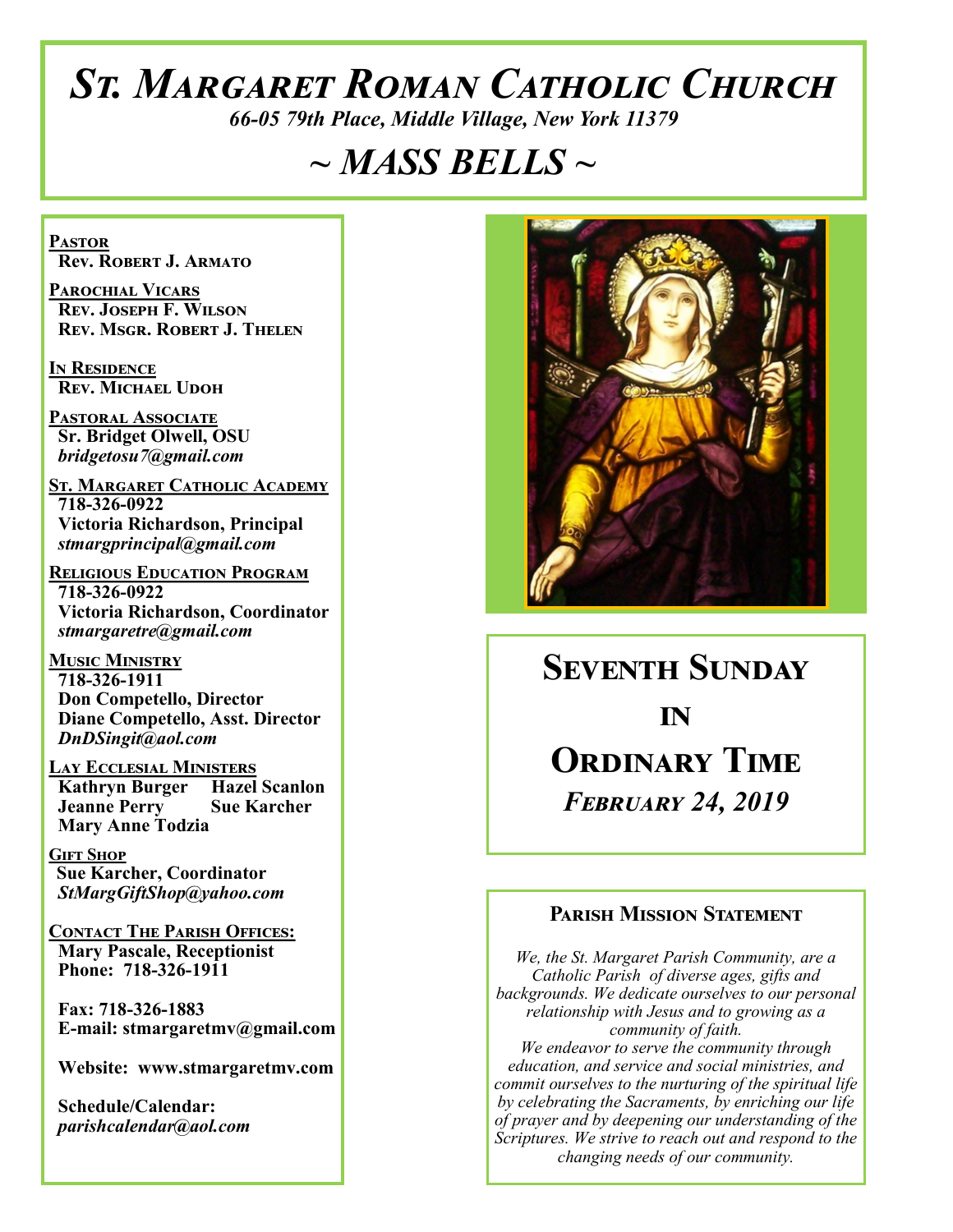### *MASSES FOR THE WEEK*

| SUN.                                                   | <b>FEBRUARY 24 - SEVENTH SUNDAY</b><br><b>IN ORDINARY TIME</b>                                                                                                                                                     |
|--------------------------------------------------------|--------------------------------------------------------------------------------------------------------------------------------------------------------------------------------------------------------------------|
| 7:30<br>9:00<br>10:30<br><b>NOON</b><br>5:00PM         | <b>Patricia Shiels</b><br>Il Popolo della Parocchia/Beata Scaturro/<br>John & Alice Shatall<br>Eta M. Tierney<br>Daniel Fitzgerald                                                                                 |
| MON.<br>7:00<br>9:00                                   | <b>FEBRUARY 25 - WEEKDAY</b><br>Sr. Anne Werner, D.W.<br>The Pirtz & McDevitt Families                                                                                                                             |
| TUE.<br>7:00<br>9:00                                   | <b>FEBRUARY 26 - WEEKDAY</b><br>Roman Krzewski<br><b>Graceann Franzese</b>                                                                                                                                         |
| WED.<br>7:00<br>9:00                                   | <b>FEBRUARY 27 - WEEKDAY</b><br>Ida Lento (Anni)/Maria Vocaturo<br><b>Gerard Molloy</b>                                                                                                                            |
| THU.<br>7:00<br>9:00                                   | <b>FEBRUARY 28 - WEEKDAY</b><br><b>Blanche Dathe</b><br><b>Frank Fischettii</b>                                                                                                                                    |
| FRI.<br>7:00<br>9:00                                   | <b>MARCH 1 - WORLD DAY OF PRAYER/</b><br><b>FIRST FRIDAY</b><br>Philip J. Composto<br>Salvatore Fischetti                                                                                                          |
| SAT.                                                   | <b>MARCH 2 - WEEKDAY/</b>                                                                                                                                                                                          |
| 9:00                                                   | <b>FIRST SATURDAY</b><br><b>COLLECTIVE: Dsd. Priests of the Diocese</b><br>of Brooklyn and Rockville Centre/Souls in<br>Purgatory/Bill & Lee DiGiovanna/Ugo<br>Falco/                                              |
| 5:00PM                                                 | Aurora Cermeli                                                                                                                                                                                                     |
| SUN.<br>7:30<br>9:00<br>10:30<br><b>NOON</b><br>5:00PM | <b>MARCH 3 - EIGHTH SUNDAY</b><br><b>IN ORDINARY TIME</b><br><b>Welfare of Sheamus Byrne</b><br>Santo e Filippa Cracchiolo/<br>People of the Parish<br>Philip Fontanetta (ANNI)<br>Edward H. & Ellen T. Morrissey/ |
|                                                        | <b>Nellie Malone Tollis</b>                                                                                                                                                                                        |

**PLEASE TAKE NOTE . . . ASH WEDNESDAY IS MARCH 6 ASHES WILL BE DISTRIBUTED DURING ALL SERVICES WHICH ARE MASS AT 7:00AM 9:00AM AND 12:00 NOON LITURGY OF THE WORD AT 4:00PM AND 7:30PM**

# **PARISH INFORMATION**

**Rectory Office Hours Monday - Friday - 9 am to Noon, and 1 pm to 5pm Tuesday & Wednesday evenings 5-7pm Saturday - by appointment Sunday - closed**

**CONFESSIONS** - Saturday, 4-4:45 pm or by appointment with a priest.

**NOVENA** to Our Lady of the Miraculous Medal Mondays after the 9am Mass.

**BAPTISMS** take place on the 1st and 3rd Sundays of the month. Please call the rectory for an appointment and to register your child.

**WEDDINGS MUST** be scheduled at least six months in advance by appointment with a priest or a deacon. Please call the rectory office. For marriage preparation information visit www.pre-cana.org.

**THE ENGLISH CHOIR** rehearses on Tuesday, at 7 pm in the Church. Tenors and baritones needed!

**IL CORO ITALIANO** prattica ogni Domenica prima della Messa Italiana.

**THE YOUTH CHOIR** rehearses on Thursday, from 6-7 pm in the Church. For more info, DnDsingit@aol.com

**BOY SCOUT TROOP #119** meets on Tuesdays from 7:15-9 pm in the Parish Hall. New members are welcome, age 10 1/2 & up. Call Mr. Krzewski, 718-894-4099.

**CUB PACK #119** meets on Mondays from 7-8:30 pm in the Parish Hall. New members welcome, age 6 to 10-1/2. Call Mr. Krzewski, 718-894-4099.

**SENIOR CITIZENS** meet every Wednesday at 12 Noon in the Parish Center.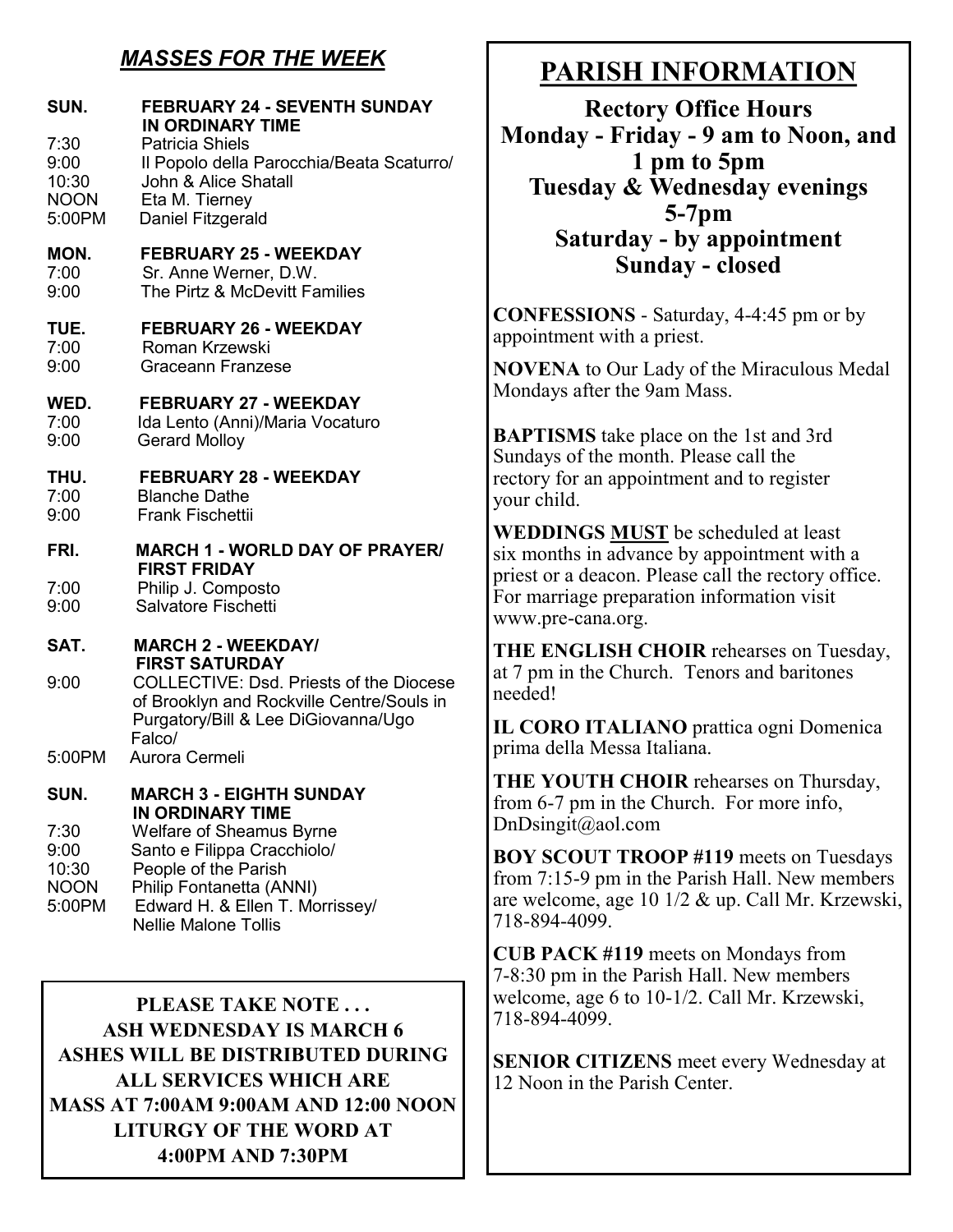# PLEASE PRAY FOR OUR SICK

Karen Guarascio, Connie Faccibene, Linda Frazier, Cari Ann Falk-LoBello, Glen Falk, Ronald Frazier, John Downer, Robert Sabini, Lee Falk, Scott White, Baby McKinley Kelleher, Sean Harrison, Justin James Quirke, Elizabeth Ott, Marion Caracciola, Baby Keila Mary Champoli, The Ferrugio Family, Sandra Slattery, Richard Santangelo, Joseph Simon, James Taylor, James Leung, Dr. Joan Virostko, Alfie Poje, Margaret Cosentino, Ann Pompeo, Larry Dumbra, Bob Marvin, Joseph O'Brien, Katie Bryzgornia, Daniel Fox, Domenica Millitello, Caterina D'Anna, Evelyn Mojica, Immaculate Marge D'Elia, Carol Arevalo, Jim O'Driscoll, Victoria Lippolis, Mary Rigovich, Matteo Sabini, Charles Schaaf, Alvaro Andres Gonzalez, Luis Sanchez, Billy Gillespie, George McGarry, Cathie Greulich, Anthony Bruno, Charles G. Krzewski, John Wert, Joseph Stubbs, Bob & Karen Schaefer, Michael Hirst, Mary Harrison, John Murphy, Anne McGinnis, Richard Santangelo, Norma Voyer, Vicky Turato, Adriana Caruso, Julio Pelaez, Maritza Gutierrez, Graciela Mora, Cindy Mulore, Salvatore Tuttolomondo, Gloria Mojica, Gloria Pemaj, Anne Gorian, Allen McConville, Jack Marchindiondo, Victoria Lippolis,

*The names will remain for 3 months, please call 718-326-1911 and ask for continued prayers.*

### **Prayer Requests**

**Pray for vocations to the Priesthood and Religious Life.** 

**Please pray for our men and women from our Parish serving in the defense of our country: Lt. Col. Thomas Frohnhoefer Sgt. Robert A. Domenici** 



#### *WE RECALL OUR BELOVED DECEASED*

*Especially, Catherine P. McLaughlin, John T. Downer, Ralph K. Kistner, Ermes Muzio, May they rest in Christ's Peace!*

# *MEMORIALS*

### *WINE & HOST THIS WEEK*

*are offered in memory of Blanche Dathe at the request of The St. Vincent dePaul Society.* 

### *LAMP & CANDLE THIS WEEK*

*are offered in memory of Frank Fischetti at the request of Mary Pascale.* 

## *TABERNACLE LAMP THIS WEEK*

*is lit in memory of Blanche Dathe at the request of St. Margaret Catholic Academy.* 

### **TODAY'S READINGS**

 *Seventh Sunday in Ordinary Time*

1 Sm 26:2, 7-9, 12-13, 22-23 Ps 103:1-2, 3-4, 8, 10, 12-13 L Cor 15:45-49 Lk 6:27-38

### **READINGS FOR THE WEEK**

Monday: Sir 1:1-10 Ps 93:1ab, 1cd-2, 5 Mk 9:14-29 Tuesday: Sir 2:1-11 Ps 37:3-4, 18-19, 27-28, 39-40 Mk 9:30-37 Wednesday: Sir 4:11-19 Ps 119:165, 168, 171, 172, 174, 175 Mk 9:38-40 Thursday: Sir 5:1-8 Ps 1:1-2, 3, 4 and 6 Mk 9:41-50 Friday: Sir 6:5-17 Ps 119:12, 16, 18, 27, 34, 35 Mk 10:1-12 Saturday: Sir 17:1-15 Ps 103:13-14, 15-16, 17-18 Mk 10:13-16 Sunday: Sir 27:4-7 Ps 92:2-3, 13-14, 15-16 1 Cor 15:54-58

Lk 6:39-45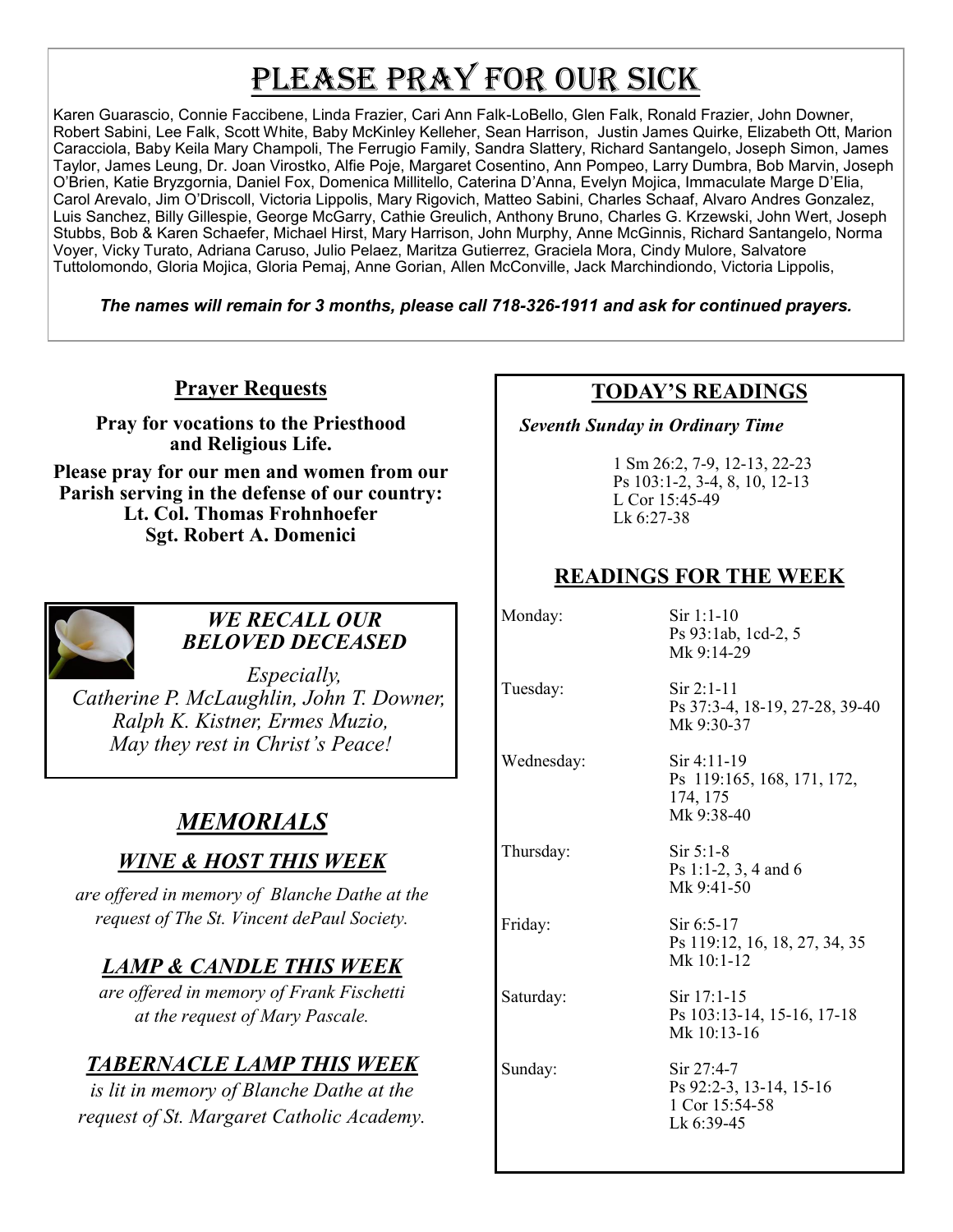

# **WORLD DAY OF PRAYER Friday, March 1**

After the devastation of World War I, women incorporated the conviction that

world peace was intrinsically tied to world mission and renewed their efforts for unity. Due to the enthusiasm of denominational and interdenominational women's groups, word spread rapidly throughout the USA. In 1922, women who had begun celebrating a day of prayer in 1895 took up the same date.

 In 1926, women in North America distributed the worship service to as many countries and partners in mission as they could. The world-wide response was enthusiastic. By 1927 the call to prayer was issued for a World Day for Missions. The title was shortened to World Day of Prayer in 1928, and that same year this statement came from the World Day of Prayer Committee:

 *It is with deep gratitude that we recognize the growing power inherent in our World Day of Prayer. A very decided expansion of this prayer fellowship has come during the past year. The circle of prayer has expanded literally around the world. We have learned that great lesson of praying with, rather than for, our sisters of other races and nations, thus enriching our experience and releasing the power which must be ours if we are to accomplish tasks entrusted to us.* 

### **PARISH REGISTRATION**

 Very often, people come to the Rectory asking for a certificate or letter attesting to their being active members of our Parish. That's hard for us to do, if there is no record of their being registered.

 All families worshiping here at St. Margaret's are encouraged to register with the Rectory Offices. All you have to do is complete the following information and drop it into the collection basket. We'll take it from there.

Name:

Address:

Phone #:  $($   $)$ -  $-$ 



# **JOIN IN THE CELEBRATION!** *IRIGH NIGHT*

Saturday, March 2, 2019 6:00pm to 11:00pm Traditional Irish Dinner Beer, wine, soda, coffee, tea Music by

**THE CUNNINGHAM BROTHERS**

\$50.00 per person We will be honoring St. Margaret's First Irish Couple of the Year

*Anne and Tom Lenihan*

For more information and tickets please call Maureen Postel, 917-589-6804, Anne Lenihan, 718-350-9448, Bridie Mitchell, 917-302-3569 or Susan Conte, 646-330-8451 Tickets must be bought by Tuesday, February 26.

### **Sexual Abuse Reporting**

Call the toll-free, NY State hotline, **1-800-342-3720,** or the toll-free, Diocesan number, **1-888-634-4499,**

to report *any possible sexual abuse of children or adults* by anyone. Both lines are confidential.

### **THE ST. JOHN'S UNIVERSITY SPEECH AND HEARING CENTER**

 will be offering **"Hearing Aid Help"**  through May 6th. This is a **FREE** service and is available for anyone who has a hearing aid and may be experiencing some difficulty caring for it or using it.

 Please call the center, **718-990-6480** to schedule an appointment. The Speech and Hearing Center is located at 152-11 Union Turnpike, Flushing NY.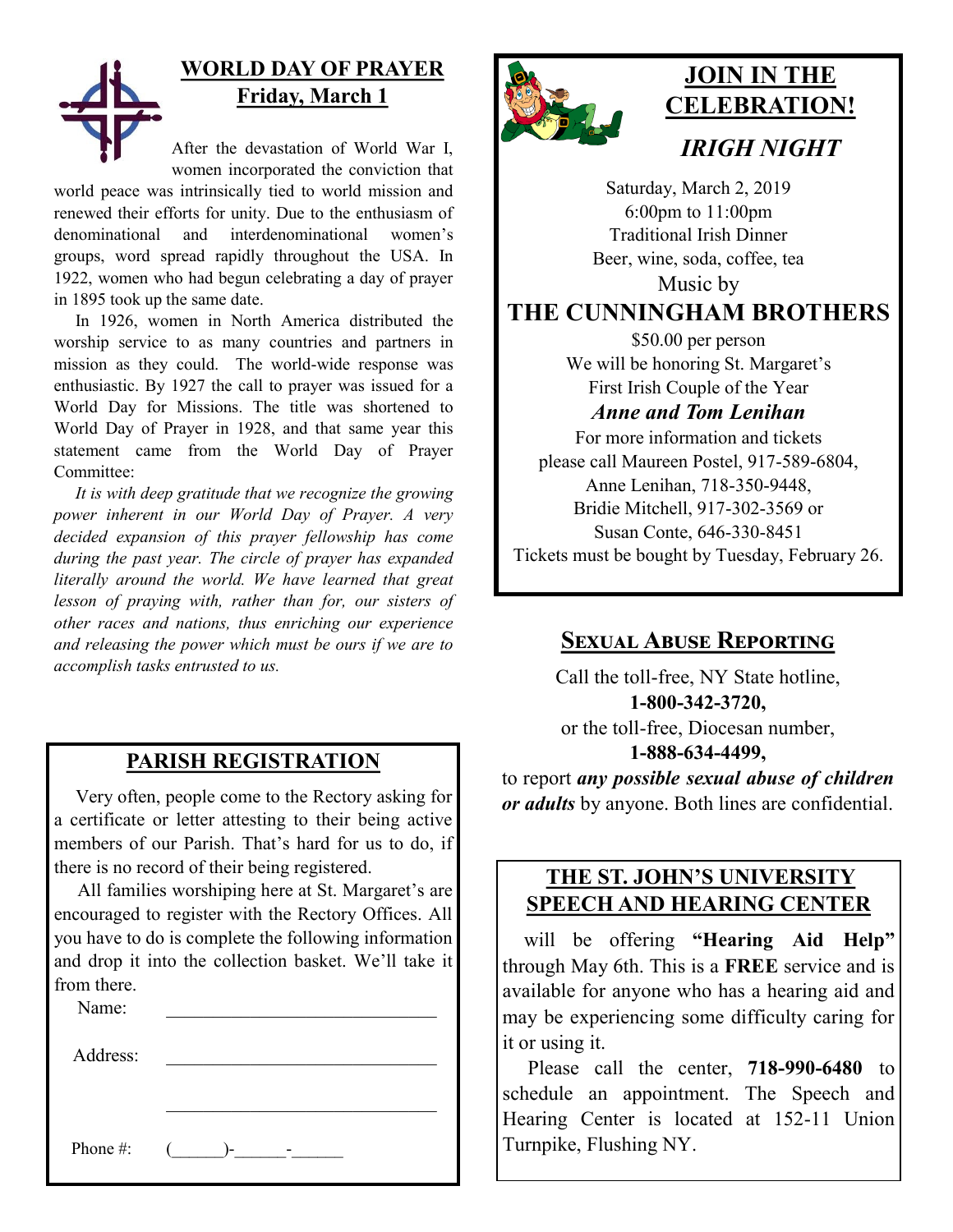# **~ St. Margaret Gift Shop ~**

Wednesdays, 12:00 - 4:00 pm Saturdays, 4:00 - 5:00 pm and Sundays, 9:00 am - 1:00 pm

We have a selection of religious goods: Rosaries - Medals - Gifts Crucifixes - Statues - Bibles other books **AND MORE!**

If we don't have it, we'll try to get it for you. The Gift Shop is located in the rectory. Please use the red side door in the parking lot. If the door is closed, please knock.

Contact us: **StMargGiftShop@yahoo.com The Shop will re-open this Wed., Feb. 27.**

### *~ Use Your Envelopes ~*

Please use your donation envelopes. We send out over 900 each mailing, costing the Parish (you!) several hundred dollars each time, but it appears that less than one sixth are being used. We cannot issue annual donation statements for tax purposes unless we have information provided on the envelopes.

 *Families who do not use their envelopes will be deleted from the mailings during 2019.*

 We have been updating and improving our recording system and now have it up and running to **issue contribution statements. Please call the Rectory to get your statement.** We will issue it as soon as we can. Please be patient.



### **DEFENSIVE DRIVING COURSE**

will be given in St. Margaret Catholic Academy Library on **SATURDAY, MARCH 2ND** from 9:00am to 3:30pm

**THE COST:** \$45.00 per person

**THE BENEFITS:** 10% discount on liability and collision insurance for 3 years. Up to 4 points deducted from your driving record.

> **CONTACT:** Sister Bridget at **718-326-1911** for more information or to register.

## **~ Monthly Memorial Mass ~**

 A **bi-lingual (English and Italian) memorial Mass with music** is celebrated each month for the repose of the souls of those who were buried from our church during the preceding month.

 While we no longer celebrate private memorial Masses, families who wish to have an annual or "month's mind" Mass offered for a loved one can join in this monthly celebration. Please contact the Rectory at 718- 326-1911 to make the arrangements.

 **The next memorial Mass will be celebrated at 11:45 am. Saturday March 9.** 



*THE ST. VINCENT dePAUL FOOD PANTRY*

 is located in the Convent, 66-25 79 Place.

#### **The Pantry is open every WEDNESDAY AND SATURDAY from 10:00 am to 12:00 Noon.**

 *Our Food Pantry is always in need of canned fruits and vegetables, dried pastas, rice, cereal, peanut butter, jams/jellies/preserves, tea and coffee, and similar "non-perishable" foods.*

*As always, thank you for your generosity!*

Our **Scouts are collecting** food to support the **St. Vincent dePaul Pantry.** Bring your canned or dried foods to any Mass and leave them in the main vestibule.



The **Chocolate drive** in support of our Academy continues. Please treat yourself and help our school at the same time.

**~**

**~ Maggie's Little Theater** will present **"NOISES OFF"** this spring. More information and performance dates on Page 6 of this bulletin.